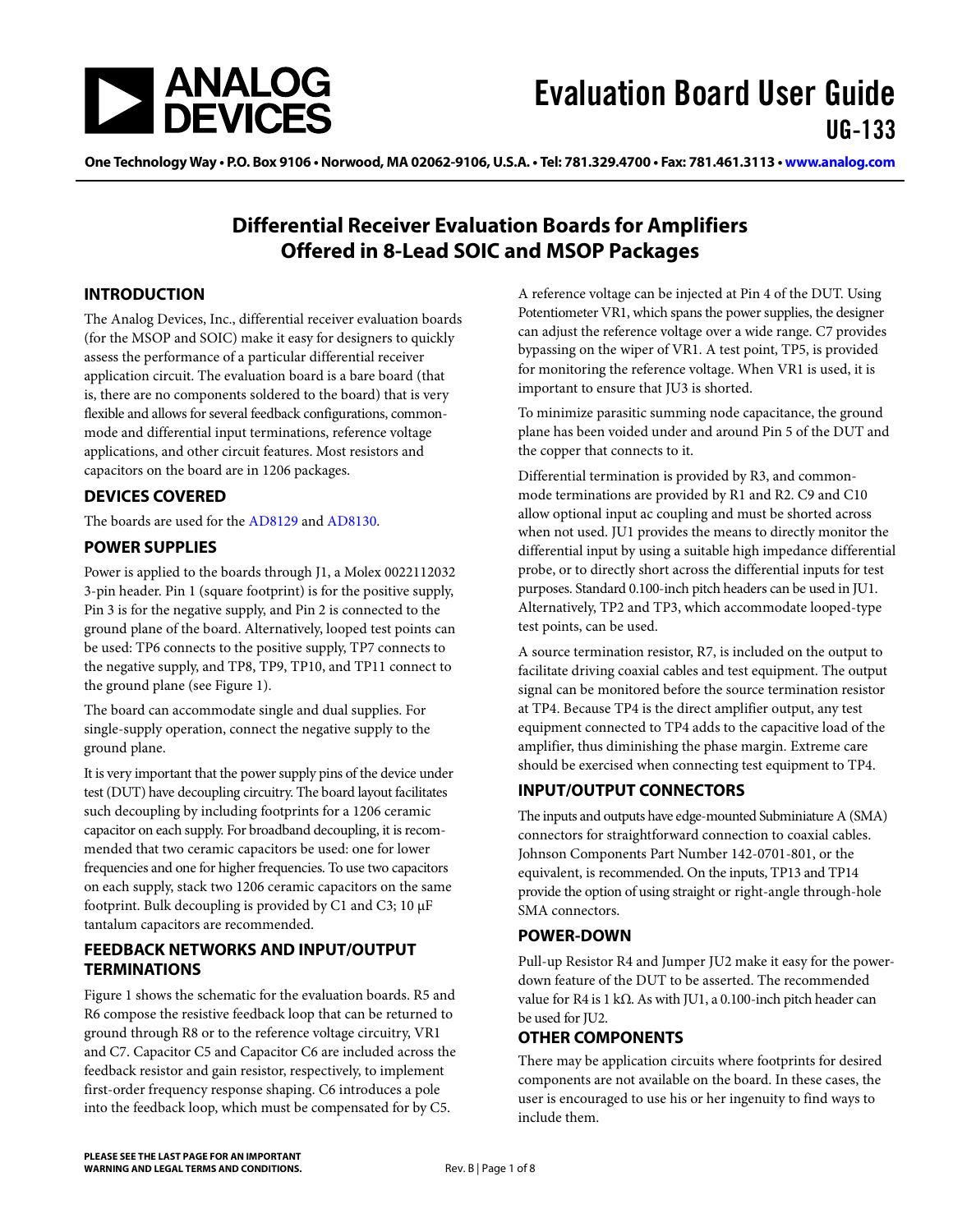# **Evaluation Board User Guide**

# **TABLE OF CONTENTS**

### <span id="page-1-0"></span>**REVISION HISTORY**

| $9/12$ -Rev. 0 to Rev. A |  |
|--------------------------|--|
|                          |  |
|                          |  |
|                          |  |

4/10-Revision 0: Initial Version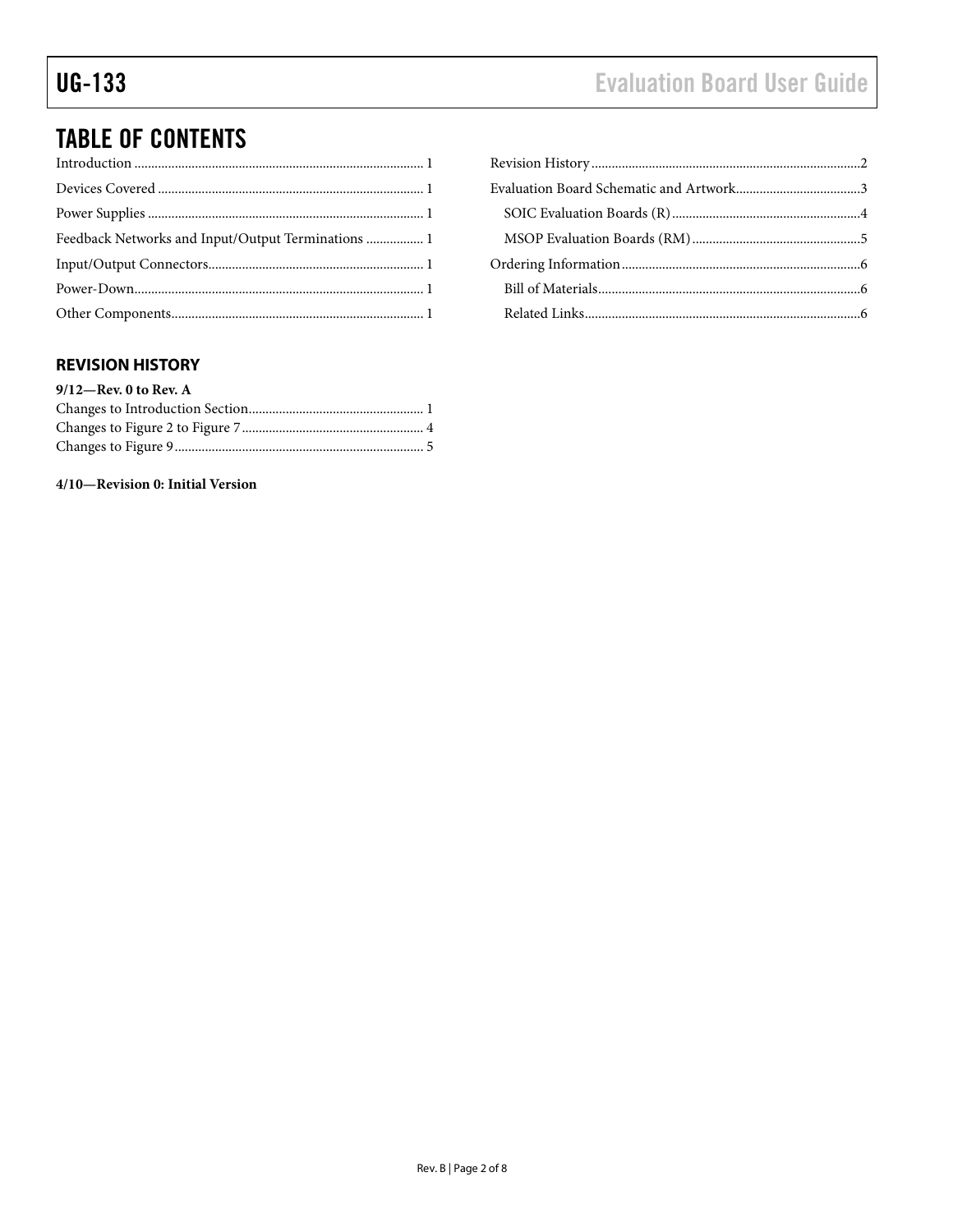# <span id="page-2-1"></span>EVALUATION BOARD SCHEMATIC AND ARTWORK



<span id="page-2-0"></span>*Figure 1. Differential Receiver Evaluation Board Schematic*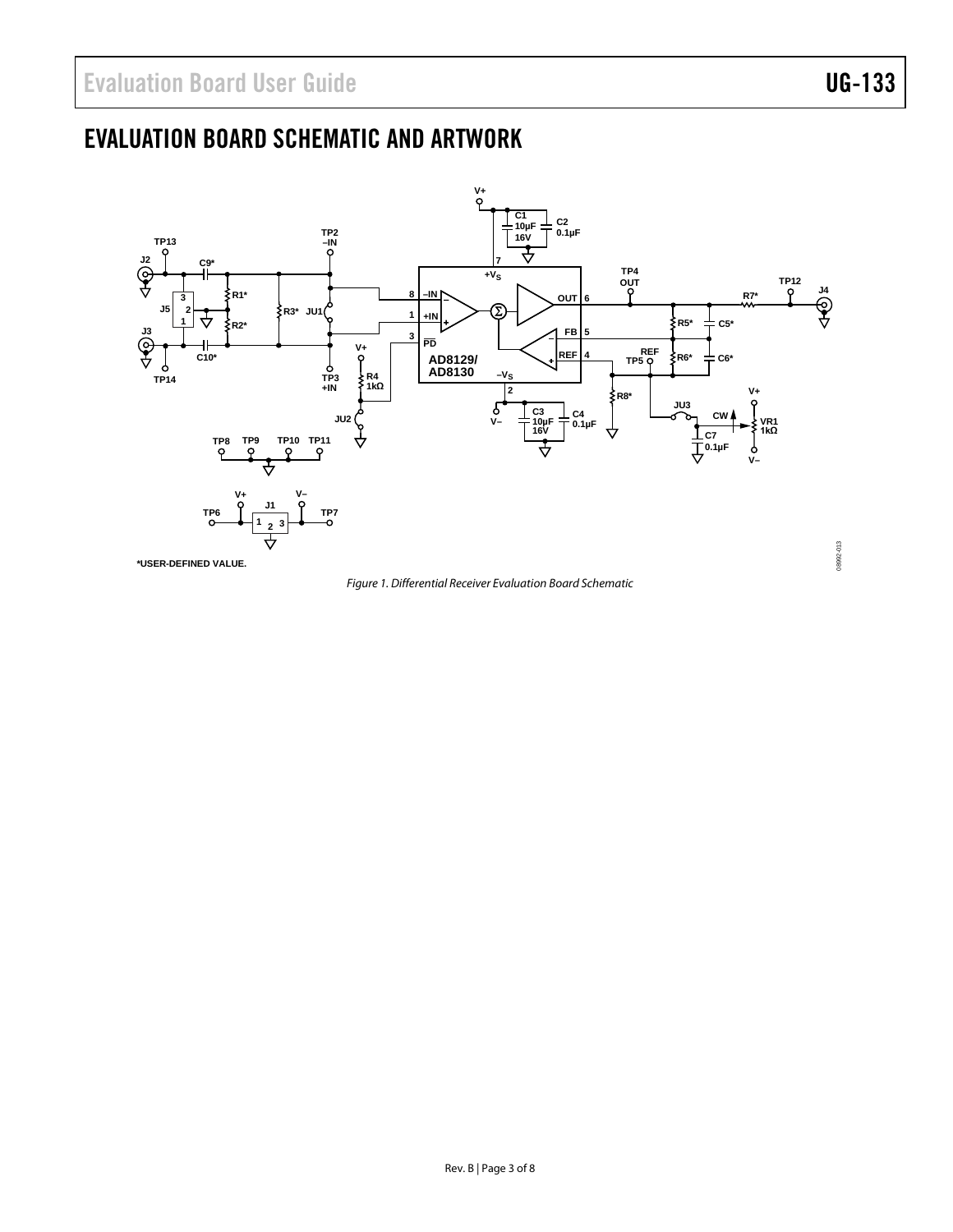### <span id="page-3-0"></span>**SOIC EVALUATION BOARDS (R)**



08992-001 **NOTES 1. THE EVALUATION BOARD SILKSCREEN PART NUMBER LABELLING ON YOUR BOARD MAY BE DIFFERENT FROM WHAT IS SHOWN HERE.** R992-

*Figure 2. Evaluation Board Photo, Component Side* 



*Figure 3. Assembly Drawing, Component Side*



UG-133 Evaluation Board User Guide



**NOTES 1. THE EVALUATION BOARD SILKSCREEN PART NUMBER LABELLING ON YOUR BOARD MAY BE DIFFERENT FROM WHAT IS SHOWN HERE.**

08992-002

8992-00

*Figure 5. Evaluation Board Photo, Circuit Side*



*Figure 6. Assembly Drawing, Circuit Side* 



*Figure 7. Board Layout Pattern, Circuit Side*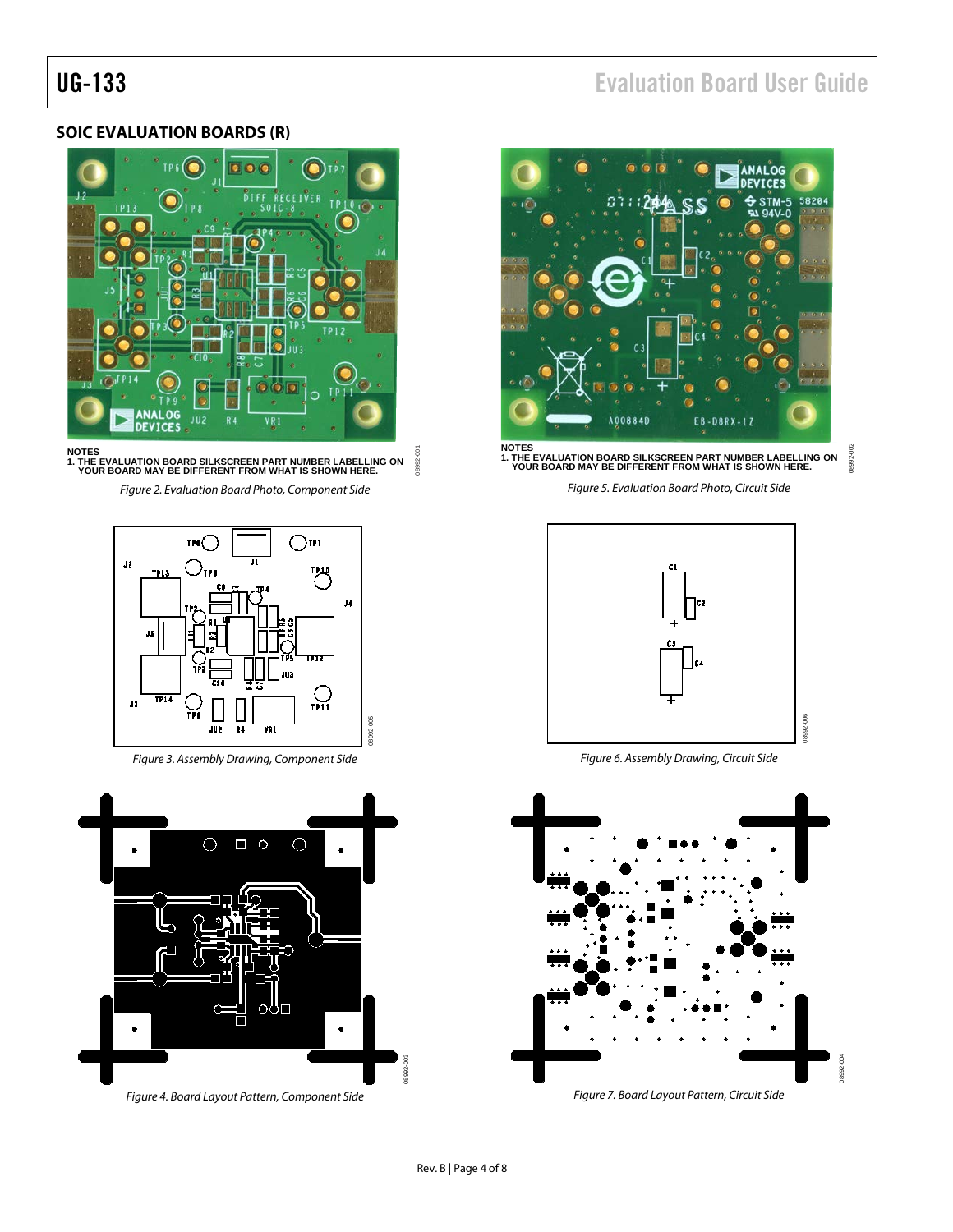### <span id="page-4-0"></span>**MSOP EVALUATION BOARDS (RM)**



**NOTES 1. THE EVALUATION BOARD SILKSCREEN PART NUMBER LABELLING ON YOUR BOARD MAY BE DIFFERENT FROM WHAT IS SHOWN HERE.** 8992-007

08992-007

08992-009

*Figure 8. Evaluation Board Photo, Component Side* 



*Figure 9. Assembly Drawing, Component Side* 



*Figure 10. Board Layout Pattern, Component Side*

 $\overline{\mathbf{C}}$ 3992-00

**NOTES 1. THE EVALUATION BOARD SILKSCREEN PART NUMBER LABELLING ON YOUR BOARD MAY BE DIFFERENT FROM WHAT IS SHOWN HERE.**

*Figure 11. Evaluation Board Photo, Circuit Side*



*Figure 12. Assembly Drawing, Circuit Side*



08992-008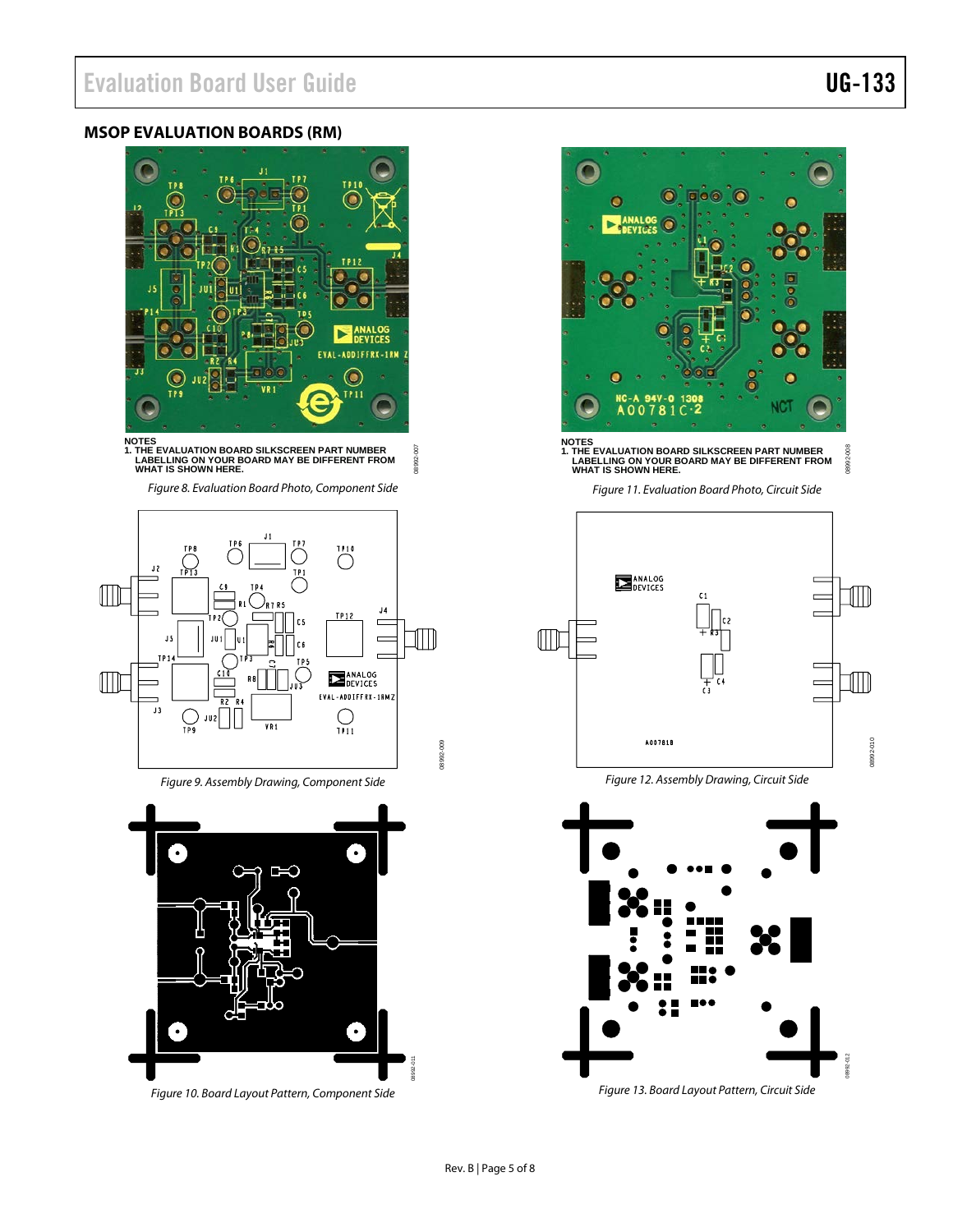# <span id="page-5-0"></span>ORDERING INFORMATION

### <span id="page-5-1"></span>**BILL OF MATERIALS**

| Table 1. |                                                  |                                    |                          |
|----------|--------------------------------------------------|------------------------------------|--------------------------|
| Quantity | <b>Reference Designator</b>                      | <b>Description</b>                 | Package                  |
|          | U1                                               | Amplifier                          | 8-lead SOIC, 8-lead MSOP |
| 2        | C1, C3                                           | 10 µF, capacitor                   | 7343 (SOIC), 3216 (MSOP) |
| 3        | C <sub>2</sub> , C <sub>4</sub> , C <sub>7</sub> | $0.1 \mu F$ capacitor              | 1206                     |
| 4        | C5, C6, C9, C10                                  | User-defined values capacitor      | 1206                     |
| 2        | $J1.$ J5                                         | 3-pin Molex                        | PWR CONN 6-9-2           |
|          | R1, R2, R3, R5, R6, R7, R8                       | User-defined values resistor       | 1206                     |
|          | R <sub>4</sub>                                   | 1 k $\Omega$ resistor              | 1206                     |
|          | VR <sub>1</sub>                                  | 1 k $\Omega$ resistor              | 3299W                    |
| 3        | <b>JU1, JU2, JU3</b>                             | Jumper                             | BERG2                    |
| 10       | TP2 to TP11                                      | Test point                         | TP <sub>1</sub>          |
| 3        | J2, J3, J4,                                      | SMA surface-mount technology (SMT) | <b>SMASMT</b>            |
| 3        | TP12, TP13, TP14                                 | SMA connector                      | <b>SMACON</b>            |

### <span id="page-5-2"></span>**RELATED LINKS**

| Resource | <b>Description</b>                                                    |
|----------|-----------------------------------------------------------------------|
| AD8129   | Product Page, AD8129 Low Cost 200 MHz Differential Receiver Amplifier |
| AD8130   | Product Page, AD8130 Low Cost 270 MHz Differential Receiver Amplifier |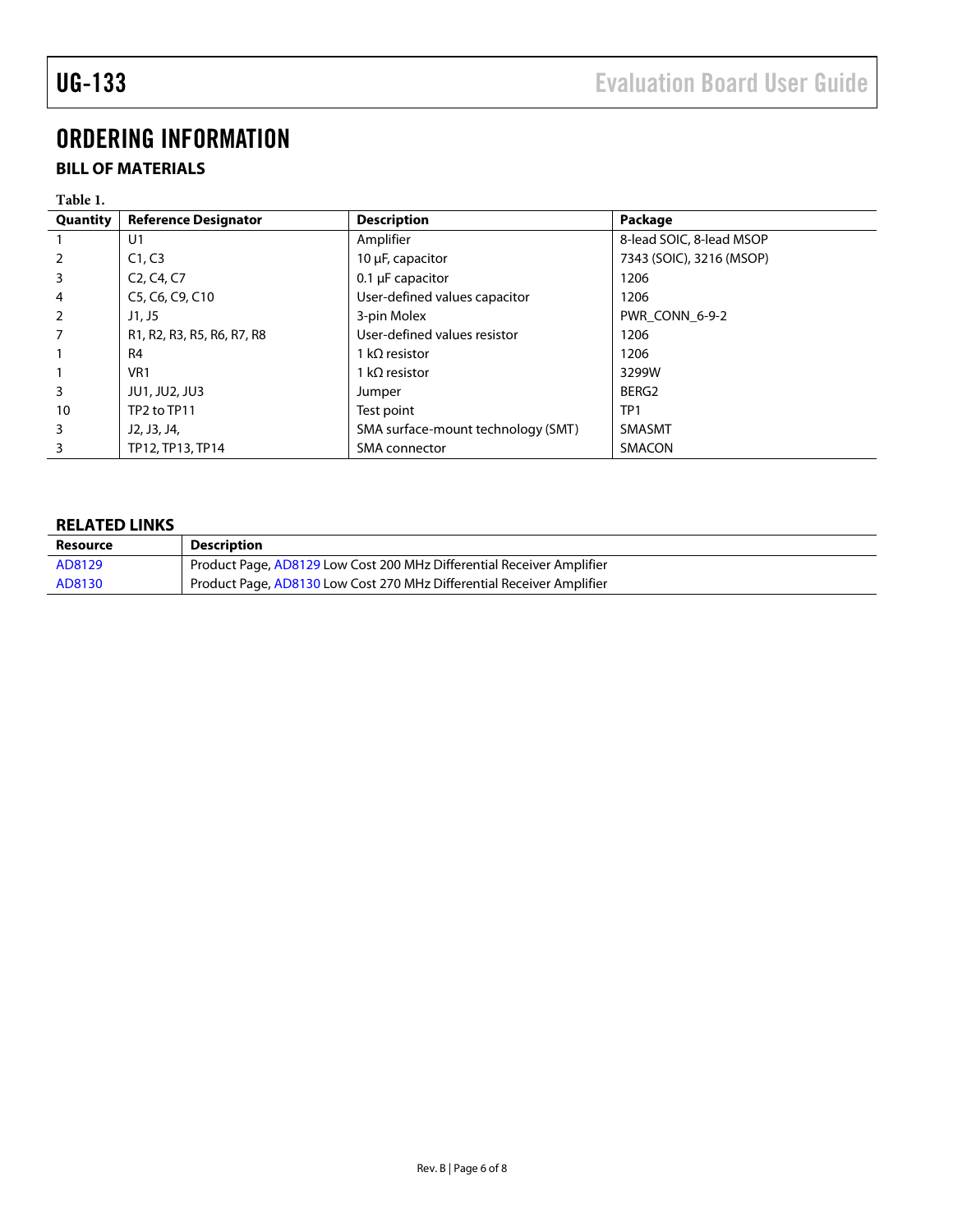# **NOTES**